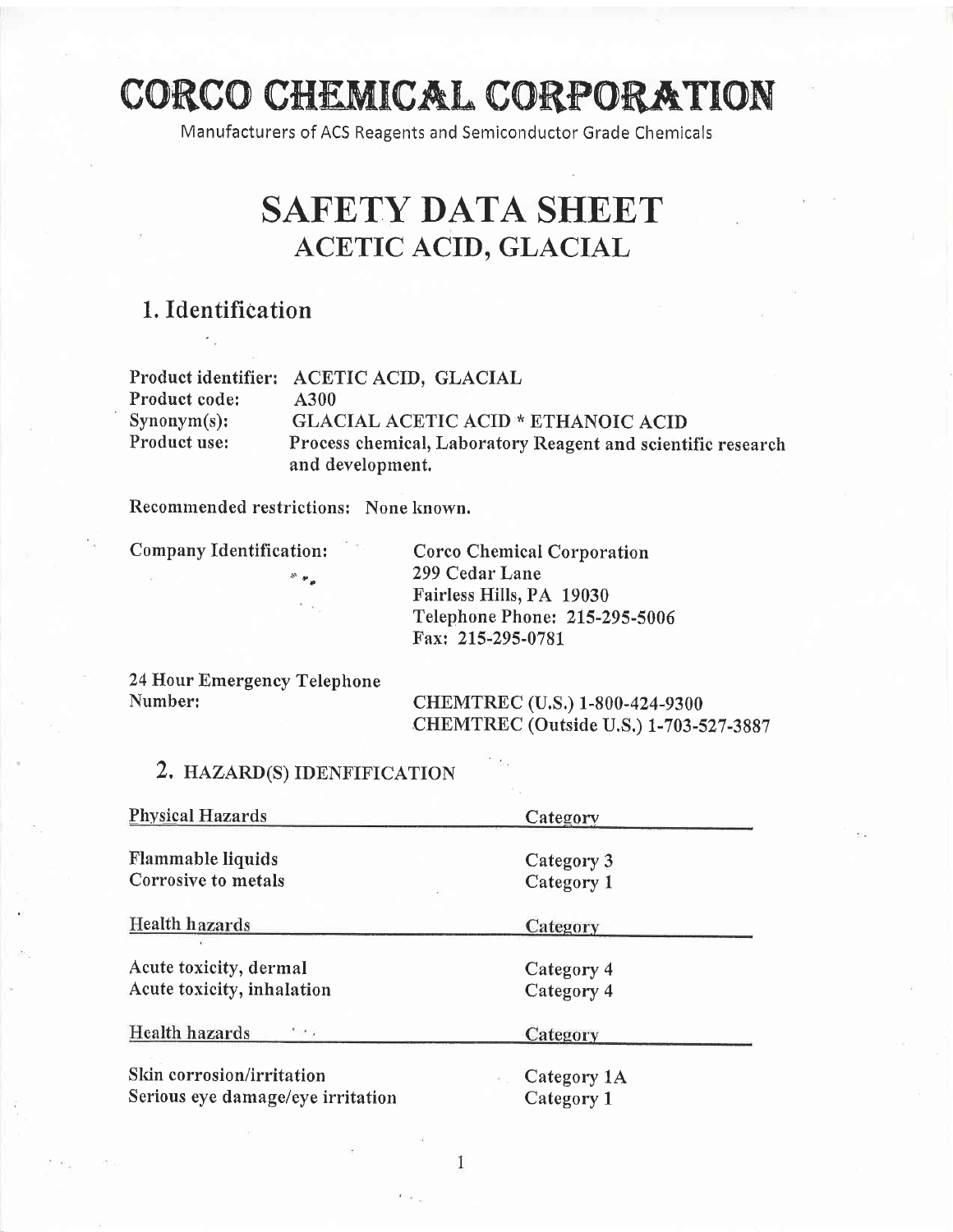Sensitization, respiratory Specific target organ toxicity, single exposure

Category <sup>1</sup> Category 1 (blood, respiratory system) Not classified.

OSHA hazard(s)

Label elements

Hazard symbol:







Single Word: Danger

9"

Hazard statement:

Flammable liquid and vapor. May be corrosive to metals. Harmful in contact with skin. causes severe skin burns and eye damage, Causes serious eye damage. Harmful if inhaled. May cause allergy or asthma symptoms or breathing difficulties if inhaled. Causes damage to organs (blood, respiratory system). Harmful to aquatic life, Harmful to aquatic life with long lasting effects.

Precautionary statement:

Prevention

Keep away from heat/sparks/open flames/hot surfaces. - No smoking. Use only outdoors or in a well-ventilated area. Keep container tightly closed, Keep only in original container. Ground/bond container and receiving equipment. Use explosion-proof electrical/ventilating/lighting equipment, Use only non-sparking tools. Take precautionary measures against static discharge. Do not breathe mist or Yapor. Wash thoroughly after handling. Do not eat, drink or smoke when using this product. Wear profective gloves/clothing/eye and face protection.

Response:

 $\overline{2}$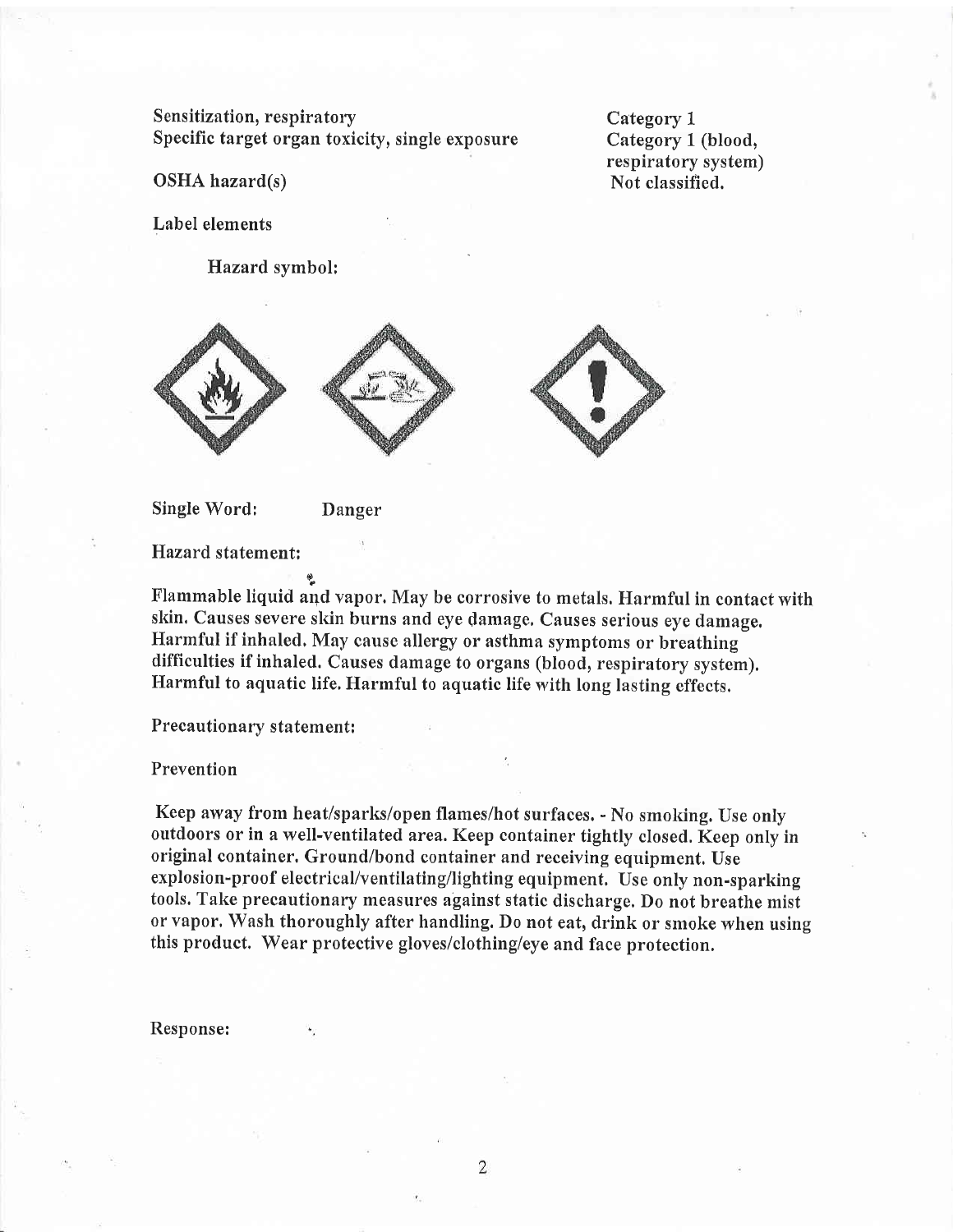If swallowed: Rinse mouth. Do NOT induce vomiting. If on skin (or hair): Take off immediately all contaminated clothing. Rinse skin with water/shower. If inhaled: Remove person to fresh air and keep comfortable for breathing. If in eyes: Rinse cautiously with water for several minutes. Remove contact lenses, if present and easy to do. Continue rinsing. In case of fire: Use appropriate media for extinction. Absorb spillage to prevent material damage.

#### Storage

Store in a well-ventilated place. Keep cool. Store locked up. Store in corrosive resistant container with a resistant inner liner.

#### Disposal

Dispose of contents/container to an appropriate treatment and disposal facility in accordance with applicable laws and regulations, and product characteristics at time of disposal.

#### 3. Composition/information on ingredients

| Hazardous components |  |                                                    |            |               |  |  |
|----------------------|--|----------------------------------------------------|------------|---------------|--|--|
| Chemical name        |  | * Common name and synonyms                         | CAS number | $\frac{0}{0}$ |  |  |
| <b>ACETIC ACID</b>   |  | <b>GLACIAL ACETIC ACID</b><br><b>ETHANOIC ACID</b> | 64-19-7    | 100           |  |  |

\*Designates that a specific chemical identity and/or percentage of composition has been withheld as a trade secret.

#### 4. First-aid measures

In all cases, immediately call a POISON CENTER or doctor / physician.

Inhalation: Remove to fresh air. If not breathing, give artificial respiration. If breathing is difficult, give Oxygen. Get medical attention immediately.

Ingestion: DO NOT INDUCE VOMITING! Give large quantities of water or milk, if available. Never give anything by mouth to an unconscious person. Get medical attention immediately.

Skin Contact: In case of contact, immediately flush skin with plenty of water for at least 15 minutes while removing contaminated clothing and shoes. Wash clothing before reuse. Thoroughly clean shoes before reuse. Call a physician. Eye Contact: Immediately flush eyes with plenty of water for at least 15 minutes, lifting lower and upper eyelids occasionally. Get medical attention immediately.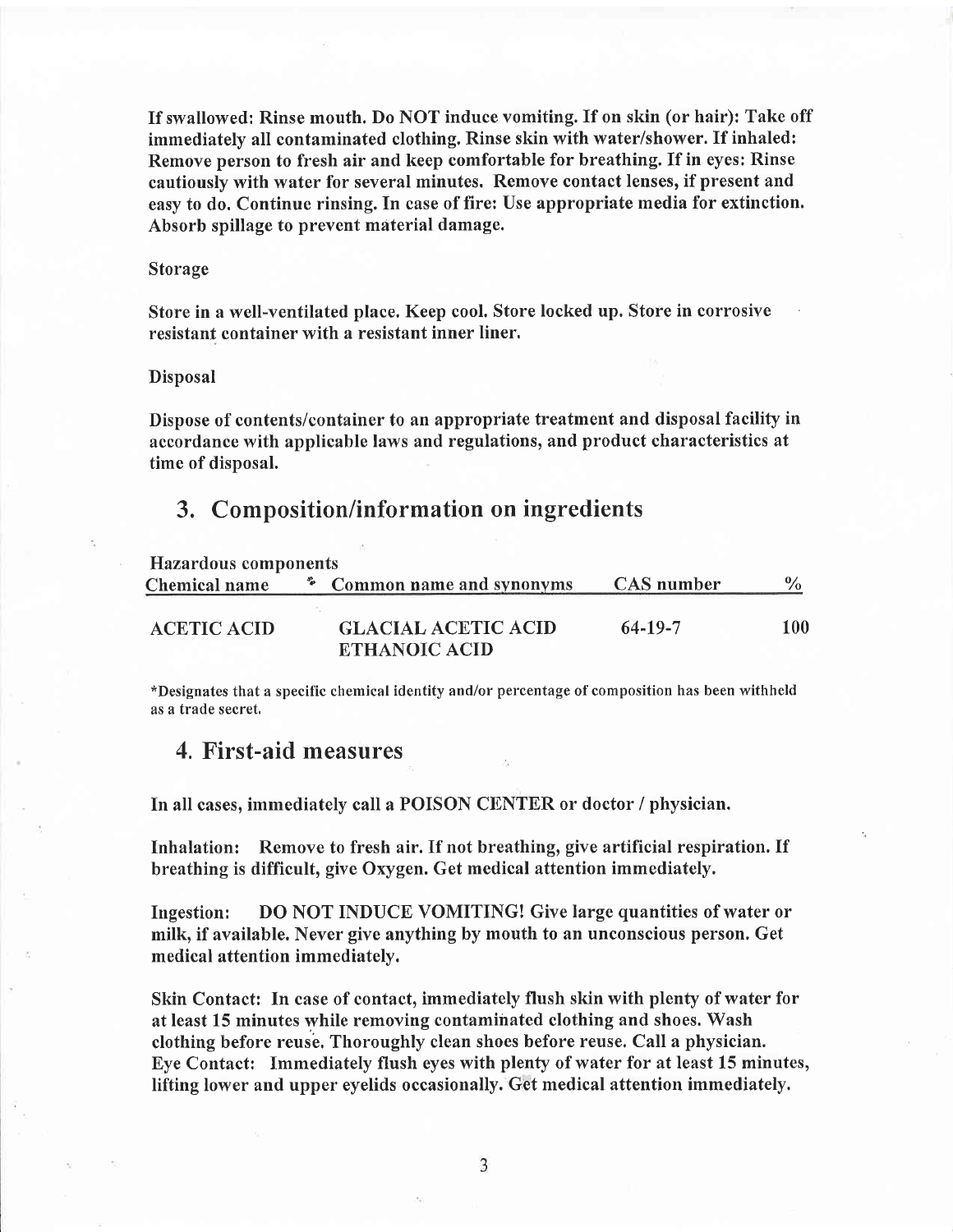#### 5. Fire-fighting measure

Fire: Flash point: 39C (102F) CC / Auto ignition temperature: 516C (961F) / Flammable limits in air % by volume: lel: 4.0; uel: 19.9 / Flammable Liquid and Vapor!

Explosion: Above flash point, vapor-air mixtures are explosive within flammable limits noted above. Vapors can flow along surfaces to distant ignition source and flash back. Contact with strong oxidizers may cause fire. Reacts with most metals to produce Hydrogen gas, which can form an explosive mixture with air.

Fire Extinguishing Media: Water spray, dry chemical, Alcohol foam, or Carbon Dioxide. water spray may be used to keep fire exposed containers cool.

Special Information: In the event of a fire, wear full protective clothing and NlOSH-approved self-contained breathing apparatus with full face piece operated in the pressure demand or other positive pressure mode. Water diluted acid can react with metals to form Hydrogen gas.

### 6. Accidental release measures

Personal Precautions, Protective Equipment and Emergency Procedures:

Ventilate area of leak or spill. Remove all sources of ignition. Wear appropriate personal protective equipment as specified in Section 8. Isolate hazard area. Keep unnecessary and unprotected personnel from entering.

Environmental Precautions and Methods and Materials for Containment and Cleaning Up:

Use water spray to dilute spill to a nonflammable mixture. Contain and recover liquid when possible. Do not let product enter drains. Collect Iiquid in an appropriate container or absorb with an inert material (e. g., vermiculite, dry sand, earth,) and place in a chemical waste container. Use non-sparking tools and equipment. Do not use combustible materials, such as saw dust. Do not flush to sewer! If a leak or spill has not ignited, use water spray to disperse the vapors, to protect personnel attempting to stop leak, and to flush spills away from exposures. US Regulations (CERCLA) require reporting spills and releases to soil, water and air in excess of reportable quantities. The toll free number for The US Coast Guard National Response Center is (S00) 424-8802.

## 7. Handling and Storage

 $\overline{4}$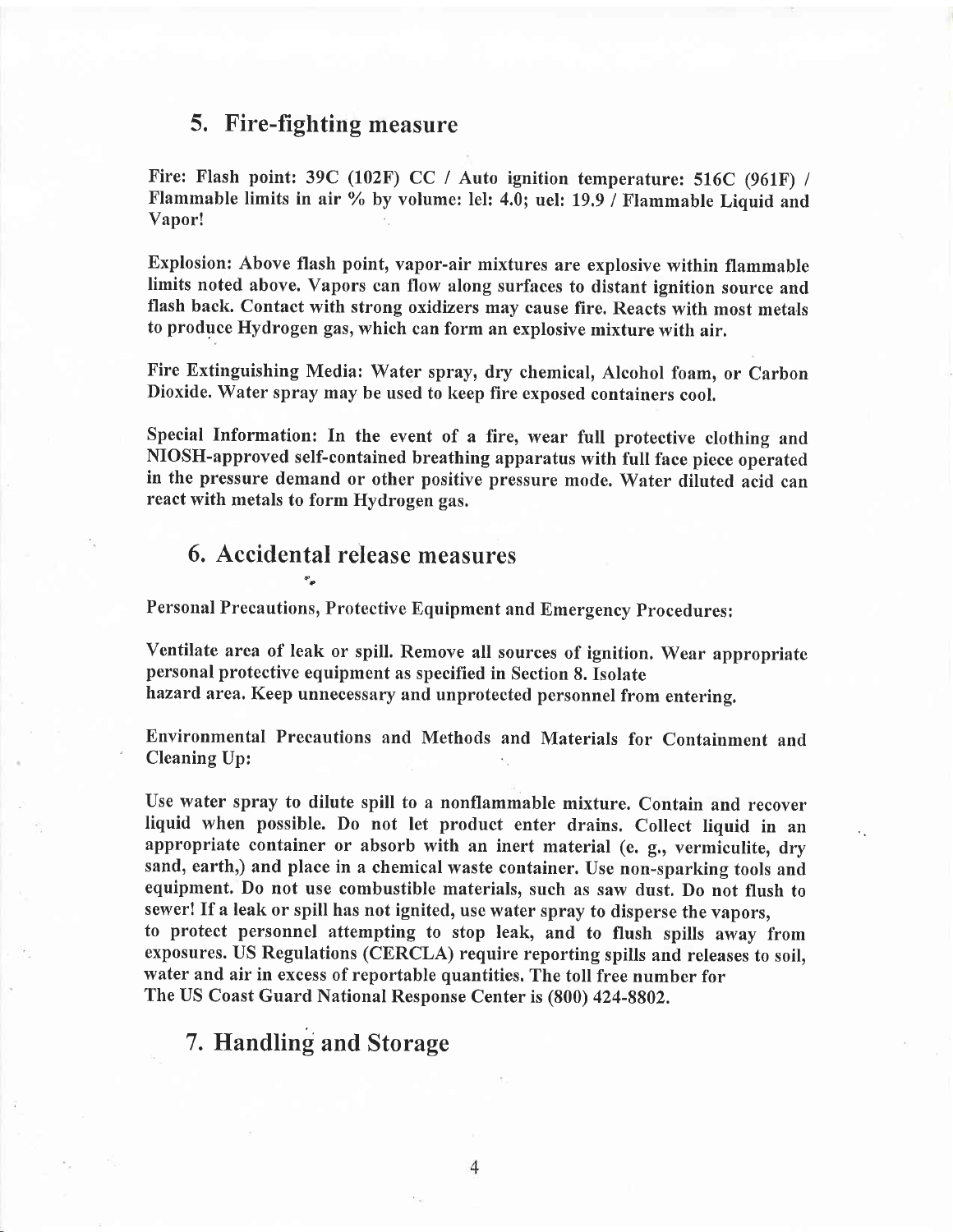Precautions for Safe Handling and Conditions for Safe Storage, Including Any Incompatibilities: Protect against physical damage. Store in a cool, dry wellventilated location, away from any area where the fire hazard may be acute. Outside or detached storage is preferred. Separate from incompatibles. Containers should be bonded and grounded for transfers to avoid static sparks. Storage and use areas should be No Smoking areas. Use non-sparking fype tools and equipment, including explosion proof ventilation. Store above 17C (63F.) Containers of this material may be hazardous when empty since they retain product residues (vapors, liquid.) Observe all warnings and precautions listed for the product.

#### 8. Exposure Control / Personal Protection

Airborne Exposure Limits: OSHA Permissible Exposure Limit (PEL): 10 ppm (TWA) ACGIH Threshold Limit Value (TLV): 10 ppm (TWA); 15 ppm (STEL)

Ventilation System: A system of local and / or general exhaust is recommended to keep employee exposures below the Airborne Exposure Limits. Local exhaust ventilation is generally preferred because it can control the emissions of the contaminant at its source, preventing dispersion of it into the general work area, Please refer to the ACGIH document, Industrial Ventilation, a Manual of Recommended Pradfices, most recent edition, for details.

Eye Protection: Use chemical safety goggles and / or a full face shield where splashing is possible. Maintain eye wash fountain and quick-drench facilities in work area.

Skin Protection: Wear impervious protective clothing, including boots, gloves, lab coat, apron or coveralls, as appropriate, to prevent skin contact.

Respiratory protection: Use a chemical cartridge respirator for concentrations exceeding the Occupational Exposure Limit.

General hygiene considerations: When using, do not eat, drink or smoke. Do not get in eyes. Do not get this material in contact with skin. Do not get this material on clothing. Wash hands before breaks and immediately after handling the product. Handle in accordance with good industrial hygiene and safefy practice.

#### 9. Physical and chemical properties

Appearance Clear. Physical state Form Color

Liquid. Freezes readily when cool (<62 F). Liquid. Liquid. Colorless.

5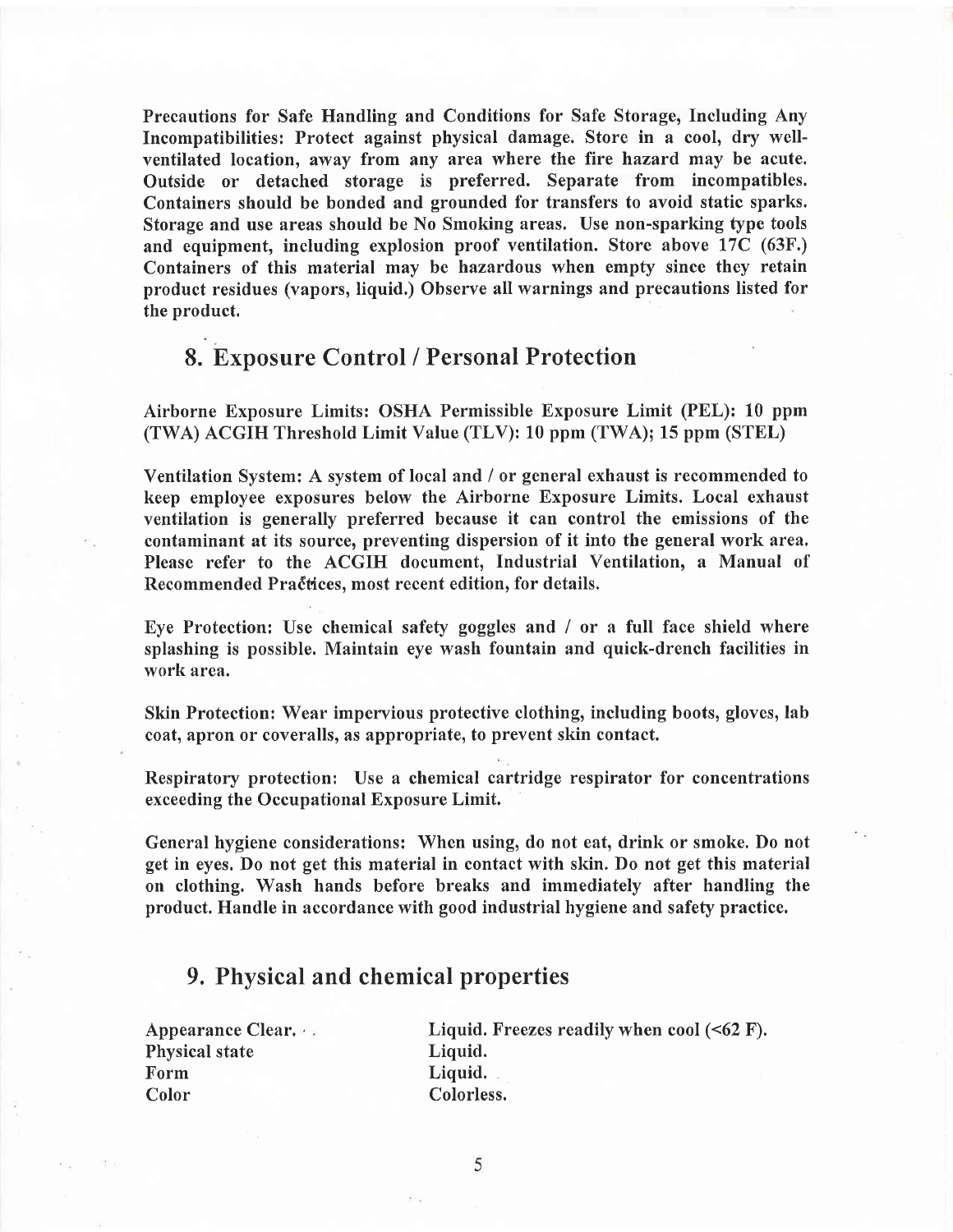Odor Strong vinegar-like. Odor threshold<br>
pH 2.4 Aqueous solution 1.0 molar= pH 2 1.0 molar= pH 2.4; 0.1 molar= pH 2.9; 0.01 molar= pH 3,4 Melting point/freezing point  $61.9 \text{ }^{\circ}F (16.6 \text{ }^{\circ}C)$ Initial boiling point and boiling range 244.22 °F (117.9 °C)<br>Flash point 103.00 °F (39.44 °C) 103.00 °F (39.44 °C) Closed Cup<br>Not available. Evaporation rate Not available.<br>
Flammability (solid, gas) Not applicable. Flammability (solid, gas) Upper/lower flammability or explosive limits Flammability limit - lower (%)  $>4\%$ Flammabilitv limit upper  $(\% )$  $16\%$ Explosive limit - lower  $(\%)$  Not available. Explosive limit - upper (%) Not available. Vapor pressure 2.093 kPa at  $25^{\circ}$ C Vapor density \_ 2.1 Relative density 1.01 Solubility(ies) Miscible Partition coefficient  $(n-octanol/water)$   $-0.2$ Auto-ignition temperature 798.8 °F (426 °C) Decomposition temperature Not available. Viscosity 1.22 at 20C, centipoises

#### 10. Stability and reactivity

Chemical stability Risk of ignition Stable at normal conditions.

Incompatible materials Strong oxidizing agents Hazardous decomposition Irritants Products

Reactivity Not available. Possibility of hazardous reactions<br>
Hazardous polymerization does not occur<br>
Heat, flames and sparks. Avoid Heat, flames and sparks. Avoid temperatures exceeding the flash point

#### 11. Toxicological Information

Emergency Overview: POISON! DANGER! CORROSIVE. LIQUID AND MIST CAUSE SEVERE BURNS TO ALL BODY TISSUE. MAY BE FATAL IF SWALLOWED. HARMFUL IF'INHALED. INHALATION MAY CAUSE LUNG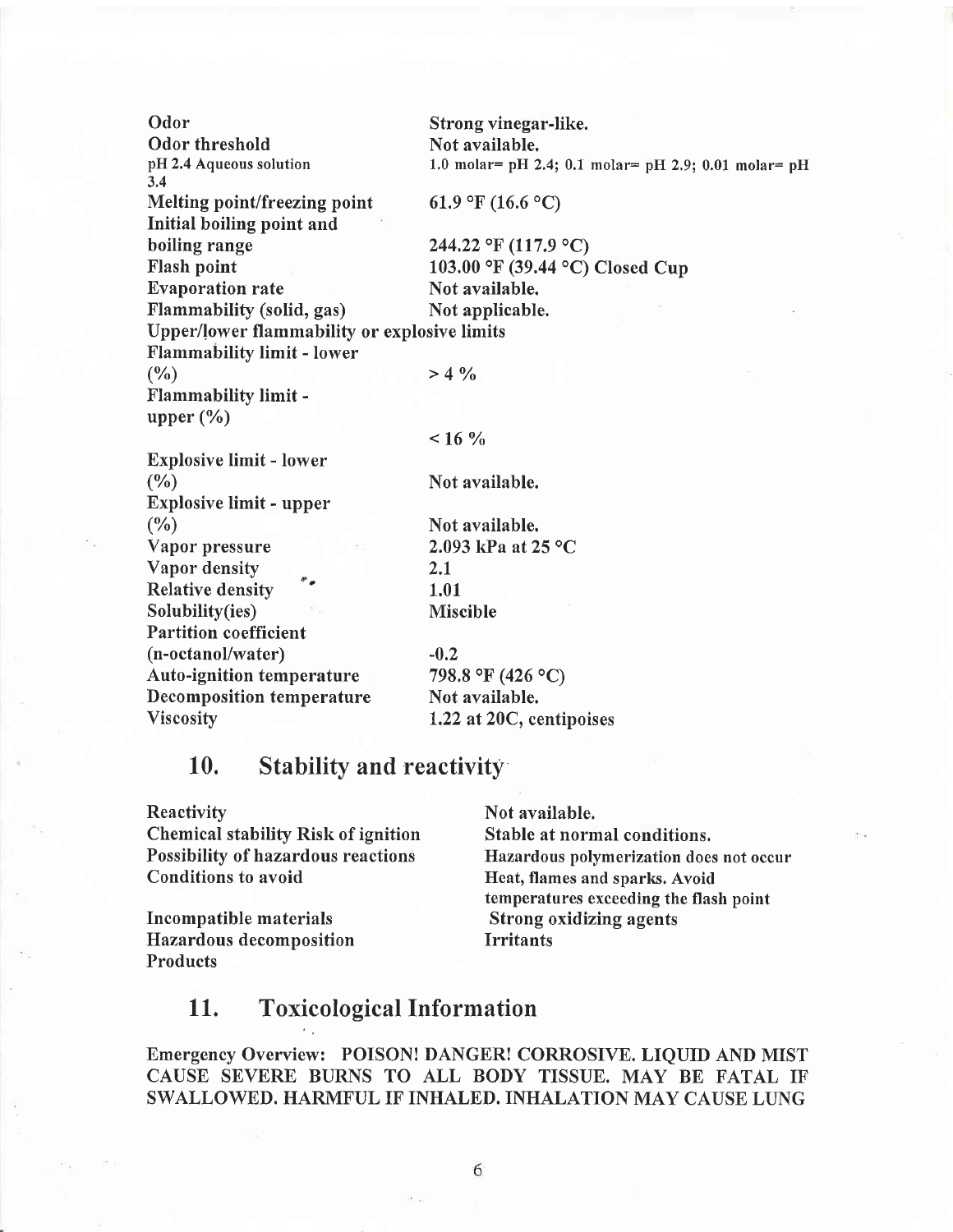#### AND TOOTH DAMAGE. FLAMMABLE LIQUID AND VAPOR.

Potential Health Effects :

Inhalation: Inhalation of concentrated vapors may cause serious damage to the lining of the nose, throat, and lungs. Breathing difficulties may occur. Neither odor nor degree of irritation are adequate to indicate vapor concentration.

Ingestion: Swallowing can cause severe injury leading to death. Symptoms include sore throat, vomiting, and diarrhea. Ingestion of as little as 1.0 ml has resulted in perforation of the esophagus.

Skin Contact: Contact with concentrated solution may cause serious damage to the skin. Effects may include redness, pain, skin burns. High vapor concentrations may cause skin sensitization,

Eye Contact: Eye contact with concentrated solutions may cause severe eye damage followed by loss of sight. Exposure to vapor may cause intense watering and irritation to eyes.

Chronic Exposure: Repeated or prolonged exposures may cause darkening of the skin, erosion of expgsed front teeth, and chronic inflammation of the nose, throat, and bronchial tubes.

Aggravation of Pre-existing Conditions: Persons with pre-existing skin disorders or eye problems, or impaired respiratory function may be more susceptible to the effects of the substance.

Specific Target Organ Toxicity - Single Exposure (Globally Harmonized System:) No data available.

Specific Target Organ Toxicity - Repeated Exposure (Globally Harmonized System:) No data available.

| <b>Numerical Measures of Toxicity:</b> |       |                         |             |  |  |  |
|----------------------------------------|-------|-------------------------|-------------|--|--|--|
| Ingredient                             | Known | <b>Anticipated IARC</b> | Category    |  |  |  |
| <b>Acetic Acid (64-19-7)</b>           | No    | No                      | <b>None</b> |  |  |  |

#### 12. Ecological information

Ecotoxicity: This material may be toxic to aquatic life. EC50 (wheat fumigation) = 23.3 mg/m3 / 2 hr., effect: leaf injury LC50 (shrimp) =  $100 - 300$  mg/l / 48 hr. LC50 (fathead minnow) =  $88 \text{ mg/l}$  / 96 hr.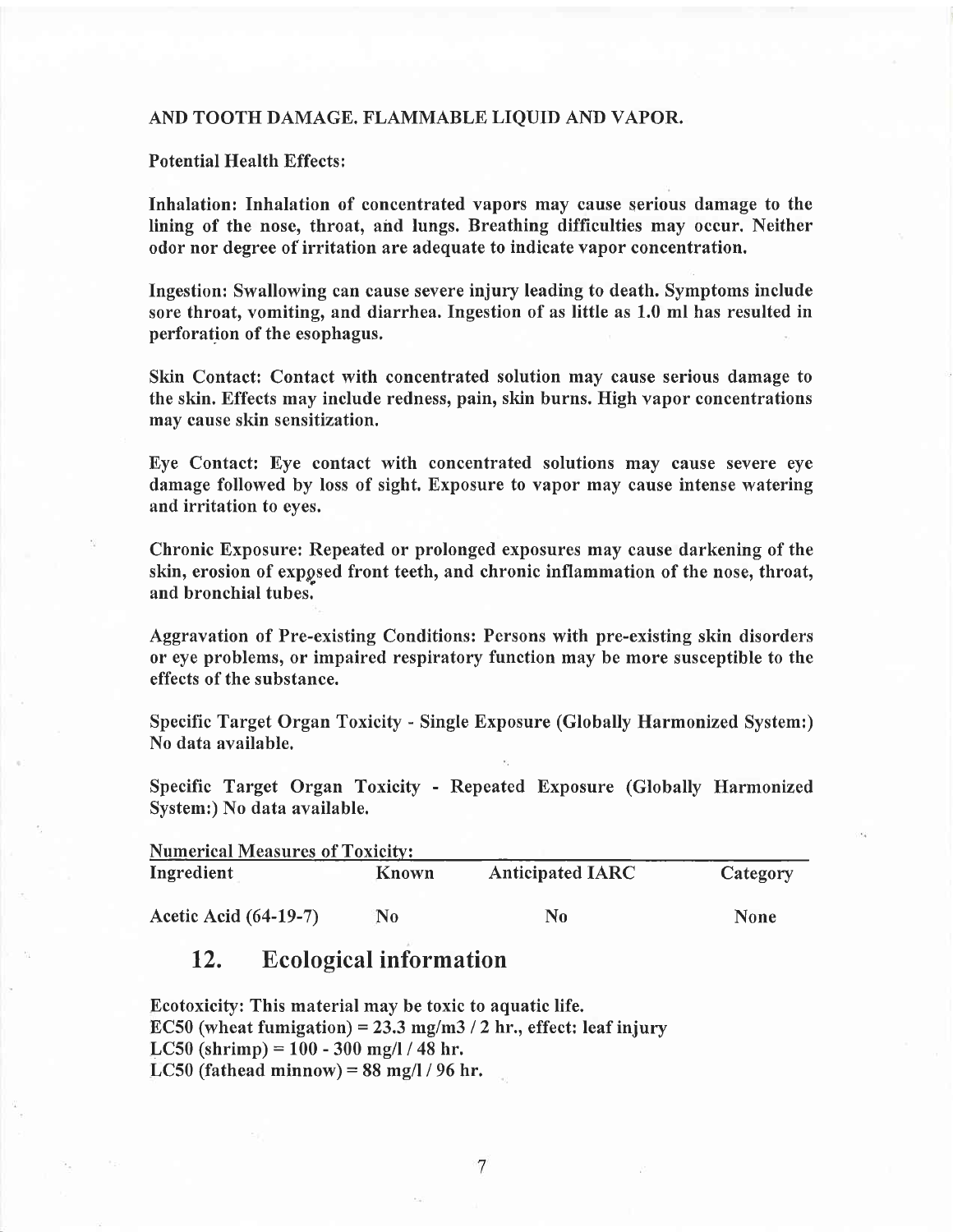Persistence and Degradabilify: If released to water, Acetic Acid will biodegrade readily. If released to soil, it will biodegrade readily.

Bioaccumulative Potential: Acetic Acid shows no potential for biological accumulation or food chain contamination. BCF estimated < 1.

Mobility in Soil: No data available.

Other adverse effects: US Regulations (CERCLA) require reporting spills and releases to soil, water and air in excess of reportable quantities. The toll free number for the US Coast Guard National Response Center is (800) 424-8802,

#### 13. Disposal considerations

Whatever cannot be saved for recovery or recycling should be handled as hazardous waste and sent to a RCRA approved waste facility. Processing, use or contamination of this product may change the waste management options. State and local disposal

regulations may differ from federal disposal regulations. Dispose of container and unused contents in accordance with federal, state and local requirements.

#### 14. Transport information

UN Number: UN2789 UN Proper Shipping Name: ACETIC ACID, GLACIAL (WITH MORE THAN 80% ACID, BY MASS) Packing Group: II



IATA AND IMDG



Land Transport ADR/RID and GGVS/GGVE (Cross Border / Domestic) Transport Hazard, Class(es): 8,3 Maritime Transport IMDG/GGVSea Transport Hazard Class(es): 8, 3 Marine Pollutant: No Air Transport ICAO.TI and IATA-DGR Transport Hazard Class(es): 8,3 Transport in Bulk According to Annex II of MARPOL 73178 and the IBC Code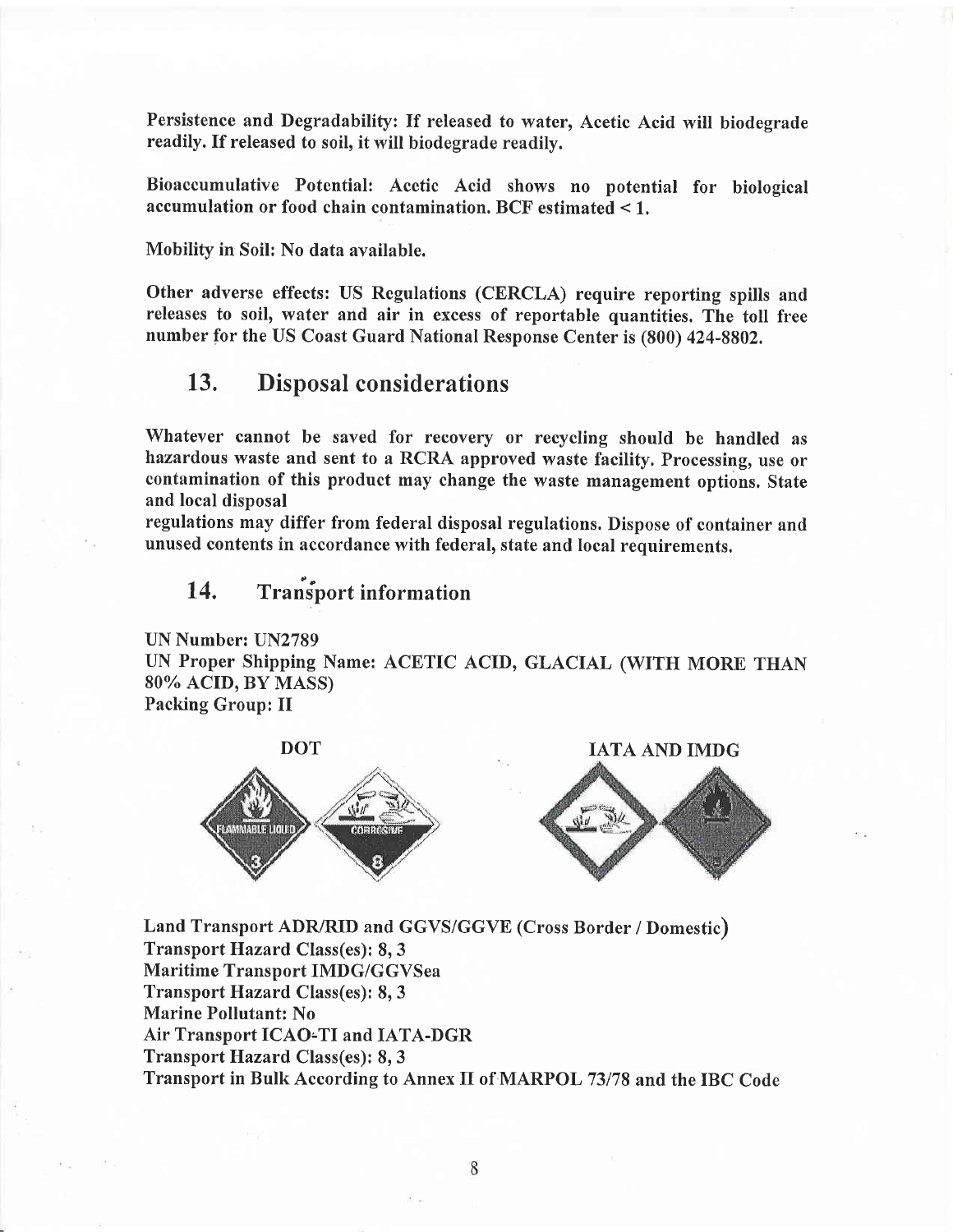Special Precautions for User: No additional information.

#### 15. Regulatory information

US federal regulations All components are on the U.S. EPA TSCA Inventory List. TSCA Section 12(b) Export Notification (40 CFR 707, Subpt. D) Not regulated. US. OSHA Specifically Regulated Substances (29 CFR 1910.1001-1050) Not on regulatory list. CERCLA Hazardous Substance List (40 CFR 302.4) ACETIC ACID (CAS 64-19-7) LISTED Superfund Amendments and Reauthorization Act of 1986 (SARA) Hazard categories Immediate Hazard - Yes Delayed Hazard - Yes Fire Hazard - Yes Pressure Hazard - No Reactivity Hazard - No

SARA 302 Extremely hazardous substance - No

SARA 311/312 Hazardous chemical - No

Other federal regulations

Clean Air Act (CAA) Section Ll2Hazardous Air Pollutants (HAPs) List Not regulated.

Clean Air Act (CAA) Section ll2(r) Accidental Release Prevention (40 CFR 68.130) Not regulated.

Clean Water Act (CWA) Section 112(r) (40 CFR68.130)

Hazardous substance

Safe Drinking Water Act (SDWA) Not regulated.

Drug Enforcement Administration (DEA). List 2, Essential Chemicals (21 CFR 1310.02(b) and  $1310.04(f)(2)$  and Chemical Code Number

Not listed.

Drug Enforcement Administration (DEA). List 1 & 2 Exempt Chemical Mixtures (21 CFR 1310,12(c))

Not regulated.

DEA Exempt Chemical Mixtures Code Number Not regulated,

Food and DrugAdministration (FDA) Total food additive Direct food additive GRAS food additive  $\cdots$ 

US state regulations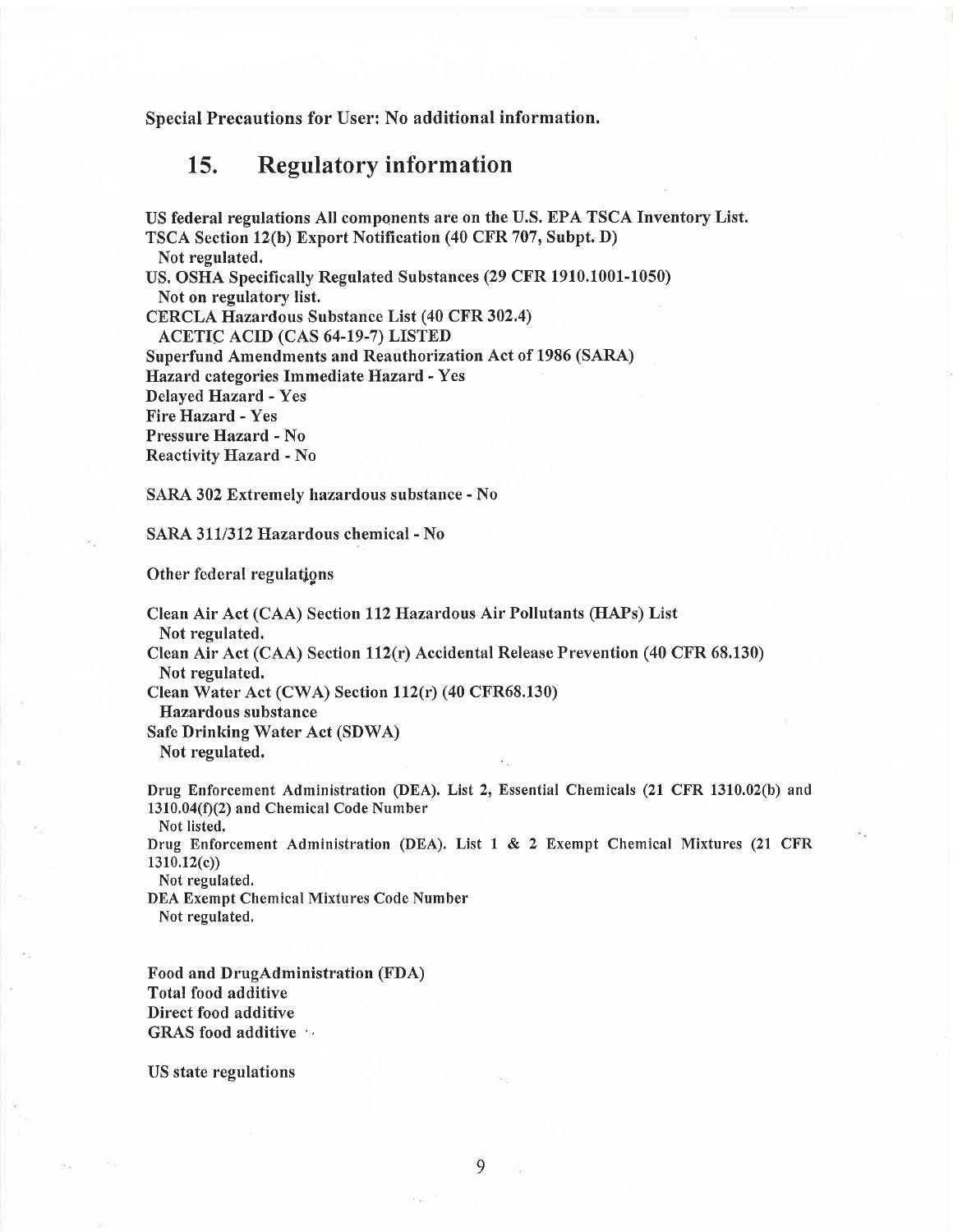California Safe Drinking Water and Toxic Enforcement Act of 1986 @roposition 65): This material is not known to contain any chemicals currently listed as carcinogens or reproductive toxins.

State Right to Know Act - Rhode Island (RTK), Massachusetts (substance list), Pennsylvania (Hazardous Substances), and New Jersey (Worker and Community Right-to-know Act)

International fnventories

| Country(s) or Region Inventory Name                       | on Inventory<br>(Yes / No) |
|-----------------------------------------------------------|----------------------------|
| Australian - Australian Inventory of Chemical             |                            |
| <b>Substances (AICS)</b>                                  | Yes                        |
| Canada – Domestic Substances List (DSL)                   | Yes                        |
| Canada - Non-Domestic Substances List (NDSL)              | $\bf No$                   |
| China – Inventory of Existing Chemical Substances         |                            |
| In China (IECSC)                                          | Yes                        |
| <b>Europe - European Inventory of Existing Commercial</b> |                            |
| <b>Chemicals Substances (IECSC)</b>                       | Yes                        |
| Europe – European List of Notified Chemical               |                            |
| <b>Substances (ELINCS)</b>                                | N <sub>0</sub>             |
| Japan – Inventory of Existing and New Chemical            |                            |
| <b>Substances (ENCS)</b>                                  | Yes                        |
| Korea – Existing Chemicals List (ECL)                     | Yes                        |
| <b>New Zealand – New Zealand Inventory</b>                | $\bf No$                   |
| Philippines - Philippine Inventory of Chemicals and       |                            |
| <b>Substances (PICCS)</b>                                 | Yes                        |
| USA and Puerto Rico - Toxic Substance Control Act         |                            |
| (TSCA)                                                    | Yes                        |
|                                                           |                            |

#### 16. Other information

The information in the SDS is based on the data available at the time. While believed to be accurate, Corco does not claim it to be all inclusive. The information given is designed only as a guidance for safe handling, use, processing,